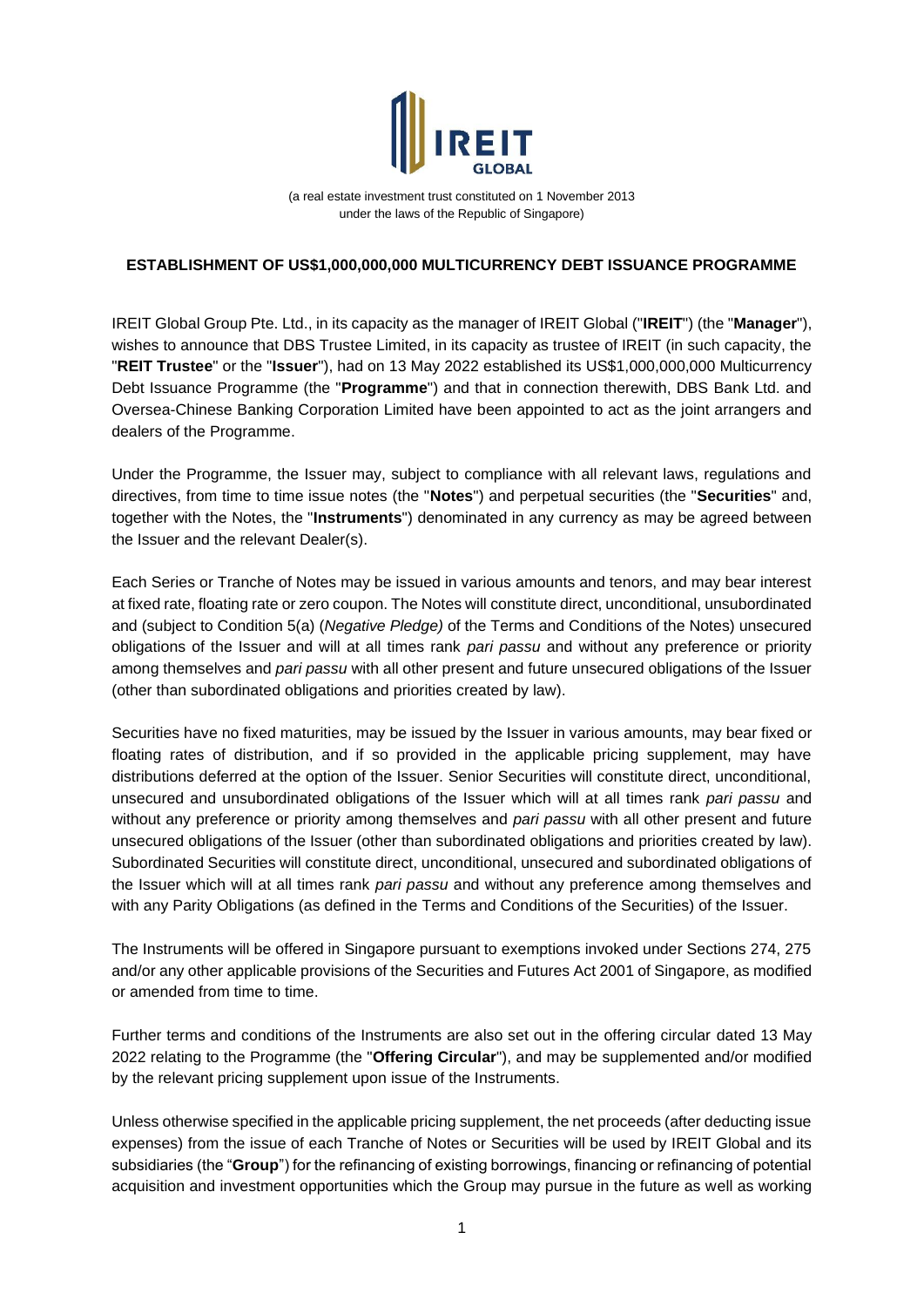capital requirements and the general corporate purposes of the Group (including capital expenditures), or as otherwise specified in the applicable pricing supplement in relation to a particular issuance of Notes or Securities under the Programme.

Application has been made to the Singapore Exchange Securities Trading Limited (the "**SGX-ST**") for permission to deal in and for the listing and quotation of any Instruments which are agreed at the time of issue thereof to be so listed on the SGX-ST. Such permission will be granted when such Instruments have been admitted to the Official List of the SGX-ST. Unlisted Series of Instruments may also be issued pursuant to the Programme and Instruments may also be listed on stock exchanges other than the SGX-ST. The relevant pricing supplement in respect of any Series of Instruments will specify whether or not such Instruments will be listed on the SGX-ST or on any other stock exchange. There is no assurance that the application to the Official List of the SGX-ST for the listing of any Series of Instruments will be approved. Approval-in-principle from the SGX-ST, admission to the Official List of the SGX-ST and the listing of and quotation for of any Instruments on the SGX-ST is not to be taken as an indication of the merits of the Issuer, IREIT, the Group, the Programme or such Instruments. The SGX-ST assumes no responsibility for the correctness of any of the statements made, opinions expressed or reports contained herein.

Terms defined in the Offering Circular shall have the same meaning in this announcement unless otherwise defined herein.

BY ORDER OF THE BOARD **IREIT GLOBAL GROUP PTE. LTD.** (as manager of IREIT Global) (Company registration no. 201331623K)

Lee Wei Hsiung Company Secretary 17 May 2022